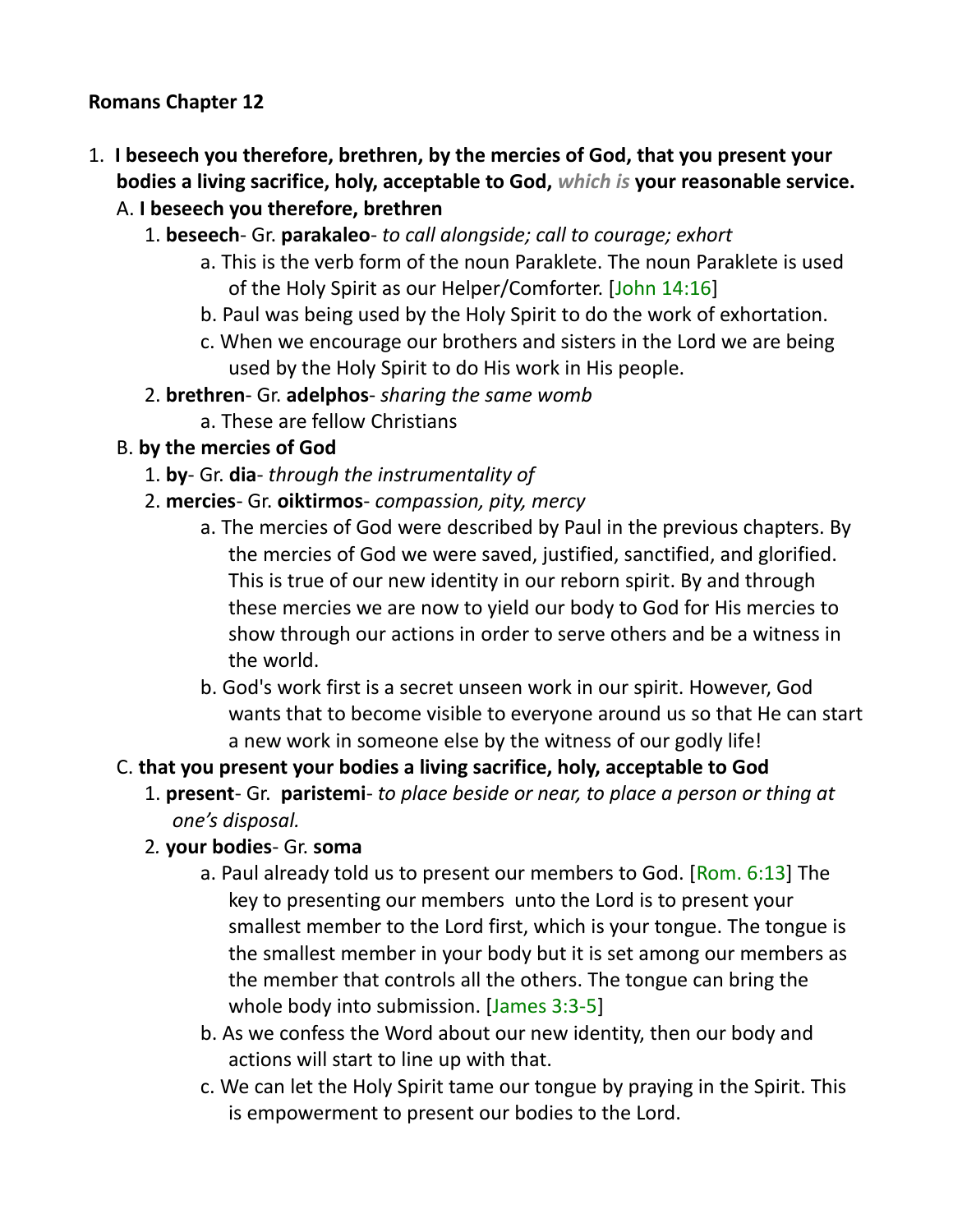#### 3. **living sacrifice**- Gr. **zao thusia**

- a. God does not want a dead sacrifice, but a living one.
- b. It would be easier to be a dead sacrifice than a living one. Being a living sacrifice lasts a lot longer! Many say they would die for the Lord, but are unwilling to to live for the Lord.
- c. The Holy Spirit given to us empowers us to be a living sacrifice in front of the world. The Holy Spirit is constantly sharing the life of Christ within us to live supernaturally. It may seem like to the world that living this way is such a sacrifice on our part, but it is actually the life of Christ in us causing us to do this joyfully and from the heart.
- d. Whatever you present to God He gives life to. If we will present our body to God He will quicken it with His life which will mortify the evil deeds of our body and empower us to live holy. [Rom. 8:11,13; 2 Cor. 4:10]

## 4. **holy**- Gr. **hagios**

a. Our lives are holy to the Lord. Are our actions? When we live out of our new identity we will not only be holy in our new identity, but our actions will be also.

## 5. **acceptable**- Gr. **euarestos**- **well pleasing**

- a. Some in the grace circles would say that the only way you can please the Lord is by trusting in Christ as your righteousness.
- b. **In this verse it is well pleasing to God when our life is expressing that righteousness**! What pleases the Lord is faith. [Heb. 11:6] It takes faith to be saved, but it also take faith to walk righteously. Many say they are trusting God as their righteousness, but are not trusting the Righteous One to live in and through them daily. There was grace given to us by the cross. This was the forgiveness of sins by the blood and legal right standing with God. There was also grace given to us at the resurrection, which was the new birth and the giving of the life of Christ through the Holy Spirit. We need faith in cross grace that makes us right with God, but we also need faith in resurrection grace that imparted the life of Christ to us to live holy. Cross grace establishes our vertical relationship with God, but resurrection grace empowers us to live holy in our horizontal relationships.

## c. [1Th\_4:1] **Finally then, brethren, we urge and exhort in the Lord Jesus that you should abound more and more, just as you received from us how you ought to walk and to please God;**

 **[1Co\_7:32] But I want you to be without care. He who is unmarried** cares for the things of the Lord—how he may please the Lord.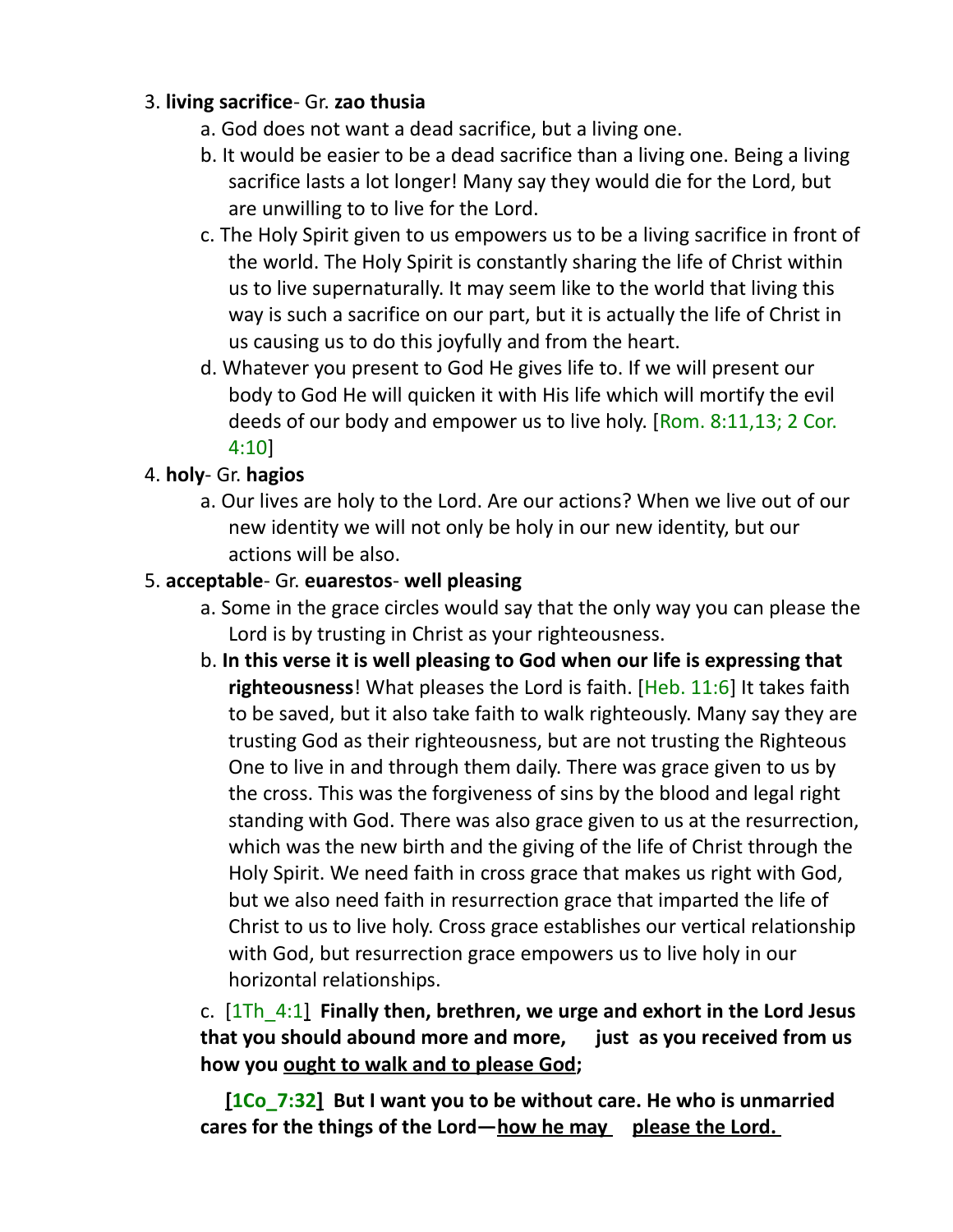## **[2Co 5:9] Therefore we make it our aim, whether present or absent, to be well pleasing to Him.**

- D. **which is your reasonable service**
	- 1. **reasonable** Gr. **logikos** *pertaining to the reason or logic; spiritual*
		- a. This word was often used to refer to what was spiritual.
		- b. In the OT people worshiped God by killing animals. In the NT we worship God by serving God with our spirit that has been given life through the death of Jesus-the sacrificed Lamb of God! Paul said that he served God with his spirit. [Rom. 1:9]
		- c. When we renew our mind to our new identity in our spirit, and trust by faith that the life and nature of Jesus is in us and act on it, then we give God worship in the earth by and through our life. What is in our spirit will be lived out where all can see it. The life of Jesus is most attractive. When we live out the life in our spirit by faith, our lives are most attractive! We will be seen as priests and kings unto God in this earth!
- 2. **And do not be conformed to this world, but be transformed by the renewing of your mind, that you may prove what** *is* **that good and acceptable and perfect will of God.** 
	- A. **And do not be conformed to this world**
		- 1. **conformed** Gr. **suschematizo** *present passive imp. to conform one's self (i.e. one's mind and character) to another's pattern. The present imperative means to stop what is presently happening.*
		- 2. **world-** Gr. **aion** *properly an age; by extension perpetuity (also past); by implication the world;*
			- a. Being conformed to the world is like taking on a shape of an external mold that is placed upon you. The world is constantly putting pressure on us to conform to their image.
			- b. Often Christians will submit themselves to this mold by choosing to watch T.V., movies, and listen to music and radio of the world. Although we are not forced to watch and listen to these, often we do it anyway of our own free will!
	- B. **but be transformed by the renewing of your mind**
		- 1. **transformed** Gr. **summorphos** *speaks of a person changing his outward expression from that which he has to a different one, an expression which comes from and is representative of his inner being.*
			- a. This word comes from the root morphe. This word means to take on an outward image of what is truly indicative of one's inner nature. This can be used of a butterfly. It starts out looking like a maggot, but it goes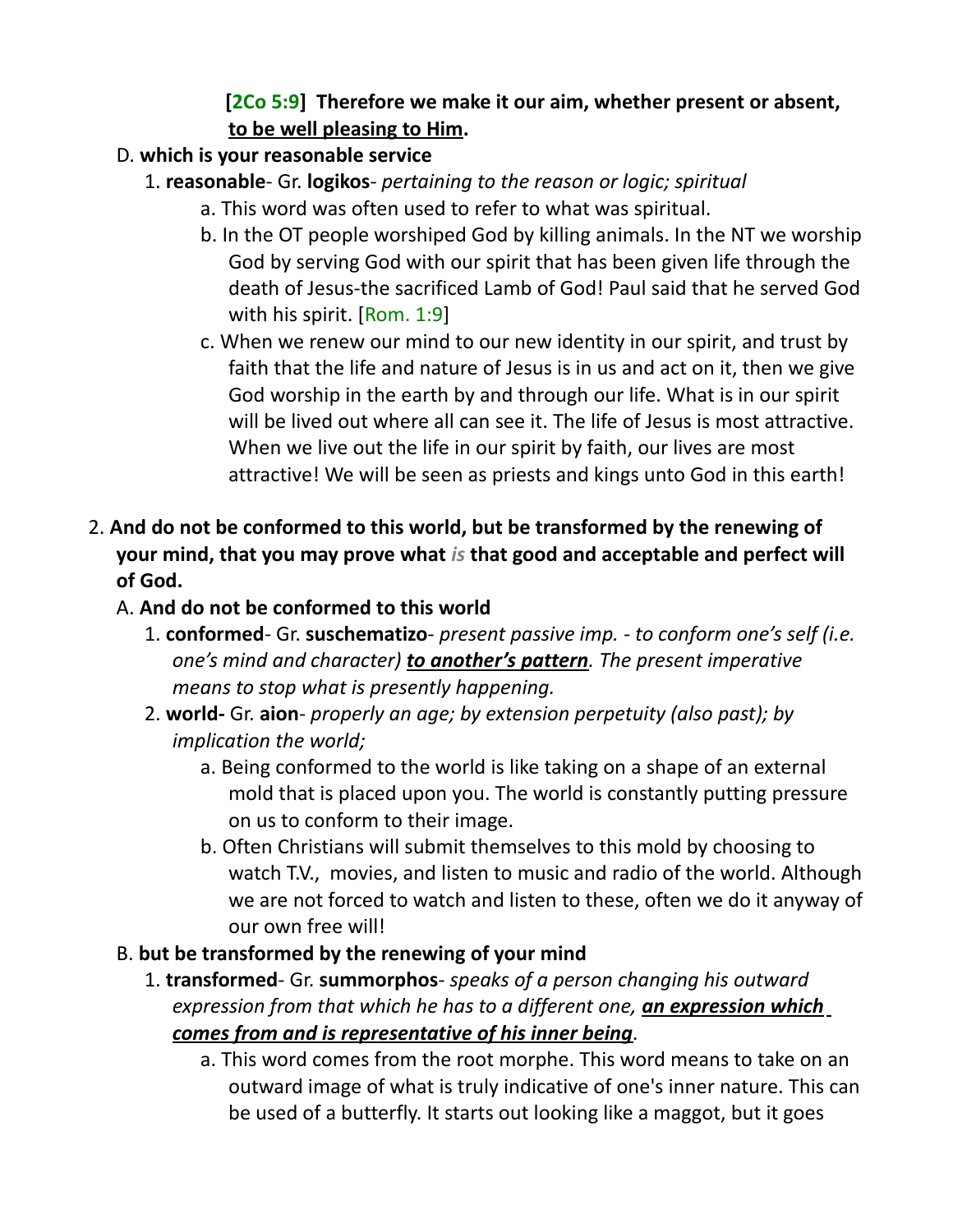through a process of metamorphisis. It will take on the image of the DNA that is locked up within it. It outwardly becomes what it already is in it's inner nature! This is what happens when we renew our mind to our new identity in our spirit. This is who we are in Christ.

- 2. **renewing** Gr. **anakainosis** *a renewal in quality versus in time.*
- 3. **mind** Gr. **nous** *the mind, comprising alike the faculties of perceiving and understanding and those of feeling, judging, determining*
	- a. We renew our mind by meditating on the Word of God and speaking that Word over ourselves in faith.
	- b. We renew our mind by taking our mind off of the world, and putting it on the Word of God.
	- c. Instead of constantly gazing on the glass of the T.V. set, we need to constantly gaze into the mirror of the Word and behold the glory of the Lord. When we do that we are changed [morphed] from the inside out by the Spirit of God!
- 3. **For I say, through the grace given to me, to everyone who is among you, not to think** *of himself* **more highly than he ought to think, but to think soberly, as God has dealt to each one a measure of faith.**

# A. **For I say, through the grace given to me**

- 1. **grace** Gr. **charis-** *unmerited favor; divine ability*
	- a. This grace was given to Him as an apostle and teacher.
	- b. We often try to correct people where we have no grace or place of authority to do it.

# B. **to everyone who is among you**

- 1. **Everyone** has the tendency of the flesh to think more highly of ourselves than we ought to think.
- 2. People who are shy are very self focused which means they think of themselves too much.
- 3. We often think that our gift is the most important.

# C. **not to think of himself more highly than he ought to think**

- 1. **think more highly** Gr. **huperphroneo** *to over think*
	- a. One thing that plagues humanity is the tendency to over think ourselves. If someone over thinks something, that means they give way too much thought on it which tends to make it more complicated than it really is. This leads to second guessing and error. The same goes with over thinking ourselves. A life focused on self becomes very complicated and confusing. A person whose life is a big drama comes from them over thinking themselves. If we will focus on Jesus then life becomes much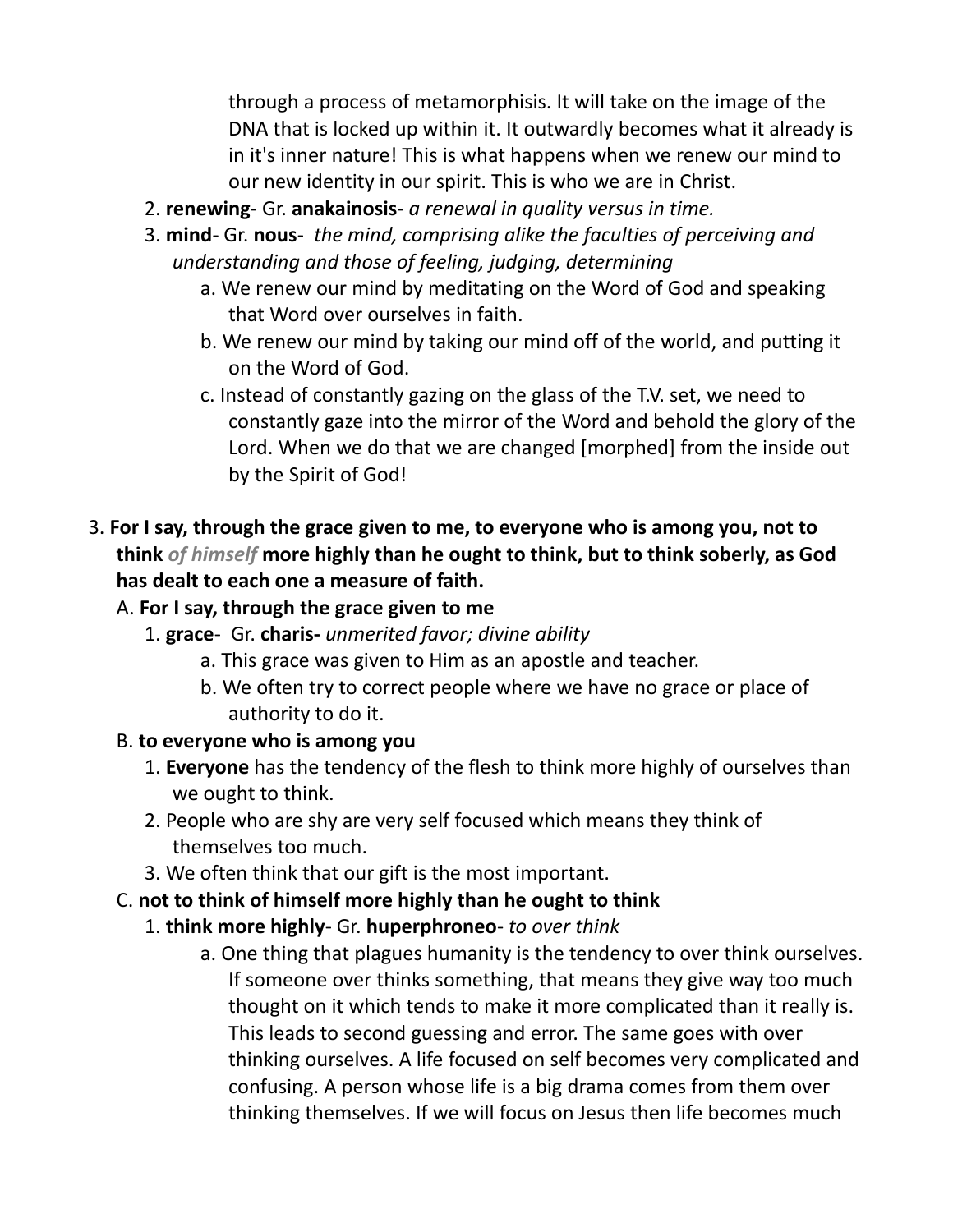more simple. We will have confidence and make good decisions.

2. **think**- Gr. **phroneo**- we are supposed to think about ourselves, but not to over think ourselves. We can tell we are over thinking ourselves when things start getting complicated and confusing and we are filled with anxiety.

# D. **but think soberly**

- 1. **soberly** Gr. **eis sophroneo eis**- *into*; **sophroneo from sozo** *saved;* **phren***thinking- this word means saved, sound, safe thinking*
	- a. Instead of over thinking ourselves, we need to over think Jesus!
	- b. We are to focus on Jesus and His finished work for us. This will lead us **into saved thinking**. There is a simplicity in Christ. The devil wants to get us away from the simplicity of trusting in Jesus at all times. [2 Cor. 11:3] He wants us to focus on our own performance, failures, weaknesses, and even our own abilities, instead of the love of Christ for us.
	- c. grace thinking will keep us humble because all we are, know, have, and can do is because we are in Christ. In ourselves we are nothing [2 Cor. 12:11], know nothing  $[1 \text{ Cor. } 4:4]$ , have nothing  $[1 \text{ Cor. } 4:7]$ , and can do nothing [John 15:5].

## E. **as God has dealt to every one a measure of faith.**

- 1. **dealt** Gr. **merizo** *to apportion*
- 2. **to every one** Universalists will use this verse to say everyone in the world is already saved because the faith of Jesus is given to every one. This is error. The book of Romans is written to Christians not to the world. Everyone here means every Christian.
- 3. **a measure** Gr. **metron** *a portion- not the measure or portion.*

# 4. **of faith**- Gr. **pistis**

- a. There is saving faith- [Eph. 2:8]
- b. There is living faith- [Rom. 1:17]
- c. There is ministry gift faith- [Rom. 12:3] The faith spoken here is not saving faith or even the faith we live by. It is faith we serve God by in using the gift he has given us.
- d. With every gift that God gives, he also gives a measure of faith to operate in that gift. When God gave us the gift of grace to be saved, with it He also gave us the gift of faith.  $[Eph. 2:8]$  It is the same with our grace ministry gift that was given to us. Along with that ministry gift, God also gave us faith to operate in it! We can grow that faith by operating in our gift over time. Our gift can grow and so can the faith to operate in that gift.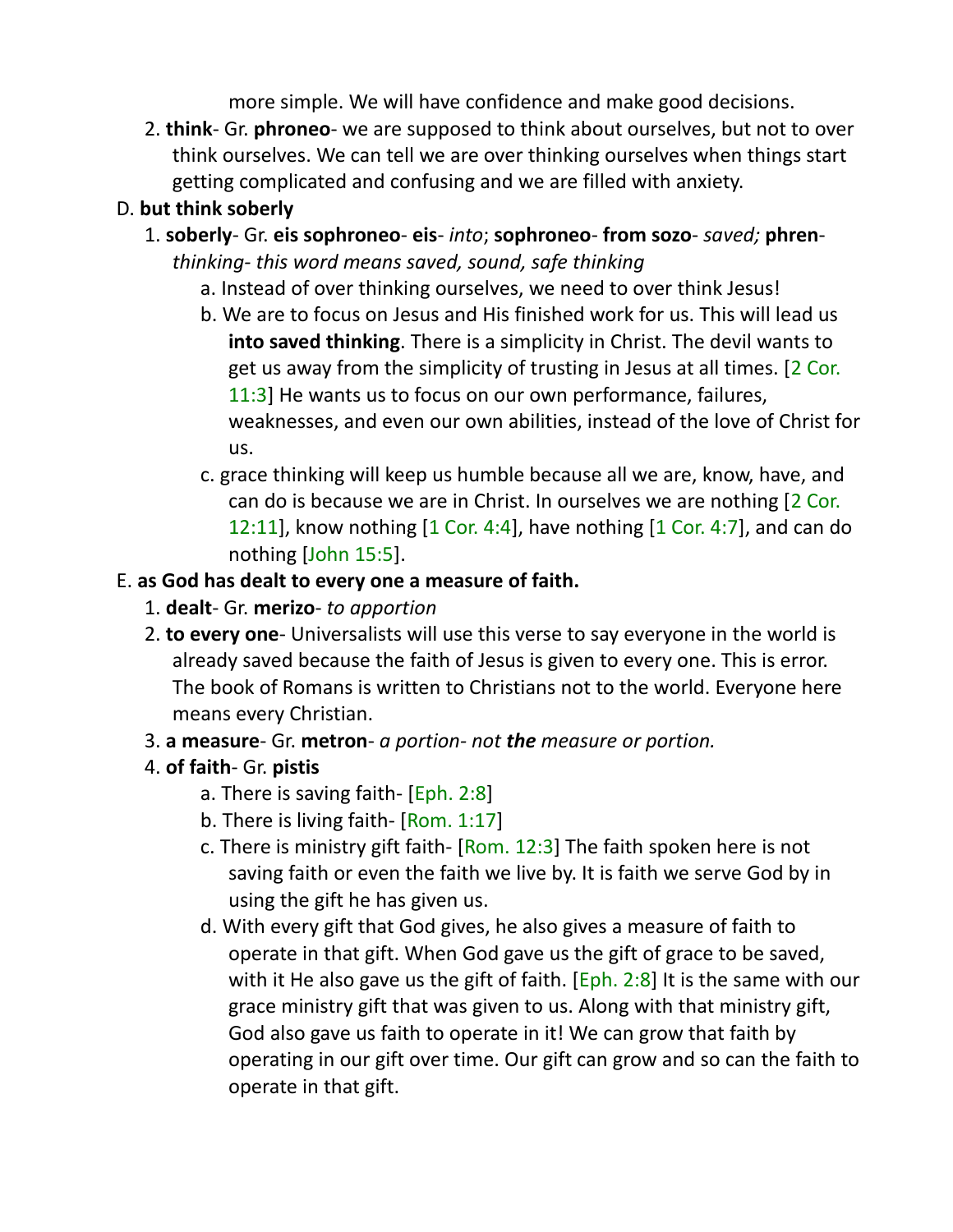#### 4. **For as we have many members in one body, but all the members do not have the same function,**

A. **For as we have many members in one body**

1. eye, ear, hand, foot, head - [1 Cor. 12:14-21]

- B. **but all the members do not have the same function**
	- 1. **function** Gr. **praxis** *a doing, a mode of acting; business, office*
	- 2. The eye and ear are equal members but have different functions. One is visible and the other is hidden somewhat. The hand and foot are equal members but have different functions. One is viable and the other is hidden most of the time. So it is with the different ministry gifts in the church. Some are more viable than others, but all are equally important to God and to men. There should be no boasting or jealousy over where we fit in the body of Christ. Our gifts were just that -gifts. They were given to us by the head of the body-Jesus Christ. We did nothing to earn them or deserve them. They did not come from us inherently. We do not operate in the gifts by the power of our own will and energy, but by the gift of faith God gave us to operate in them. All boasting and jealousy must be cast aside.

# 5. **so we,** *being* **many, are one body in Christ, and individually members of one another.**

- A. As the eye can't function outside the body, so no individual person in the body of Christ can function as God intended outside of the body. The members of the body make up one body. So the individual members of the church make up one body.
- B. It is a miracle that the body of Christ is doing anything today since so many members have gone awol! So many Christians are not in their place and using their gifts. Some are trying to fit in a place they were not called to fit in. This leads to burn out and frustration. Many of people have forsaken the hidden place of ministry for a more viable one, but are not graced for it nor have the faith to operate there.
- C. For the purpose of understanding the next verses we must look at how God has set up the body of Christ. He has set in the church five equipping offices: apostle, prophet, evangelist, pastor, teacher. These are to equip the body of Christ to do the ministry. [Eph. 4:11] God has also set in the church seven body ministry offices: prophecy, ministry [helps], teaching, exhortation, giving, administration [ruling], and mercy. These body offices are the "work of the ministry" that the equipping offices prepare the body of Christ to do. So in total there are twelve total offices in the body of Christ. Twelve is the number for government. God governs and operates through these twelve offices. Many call the seven body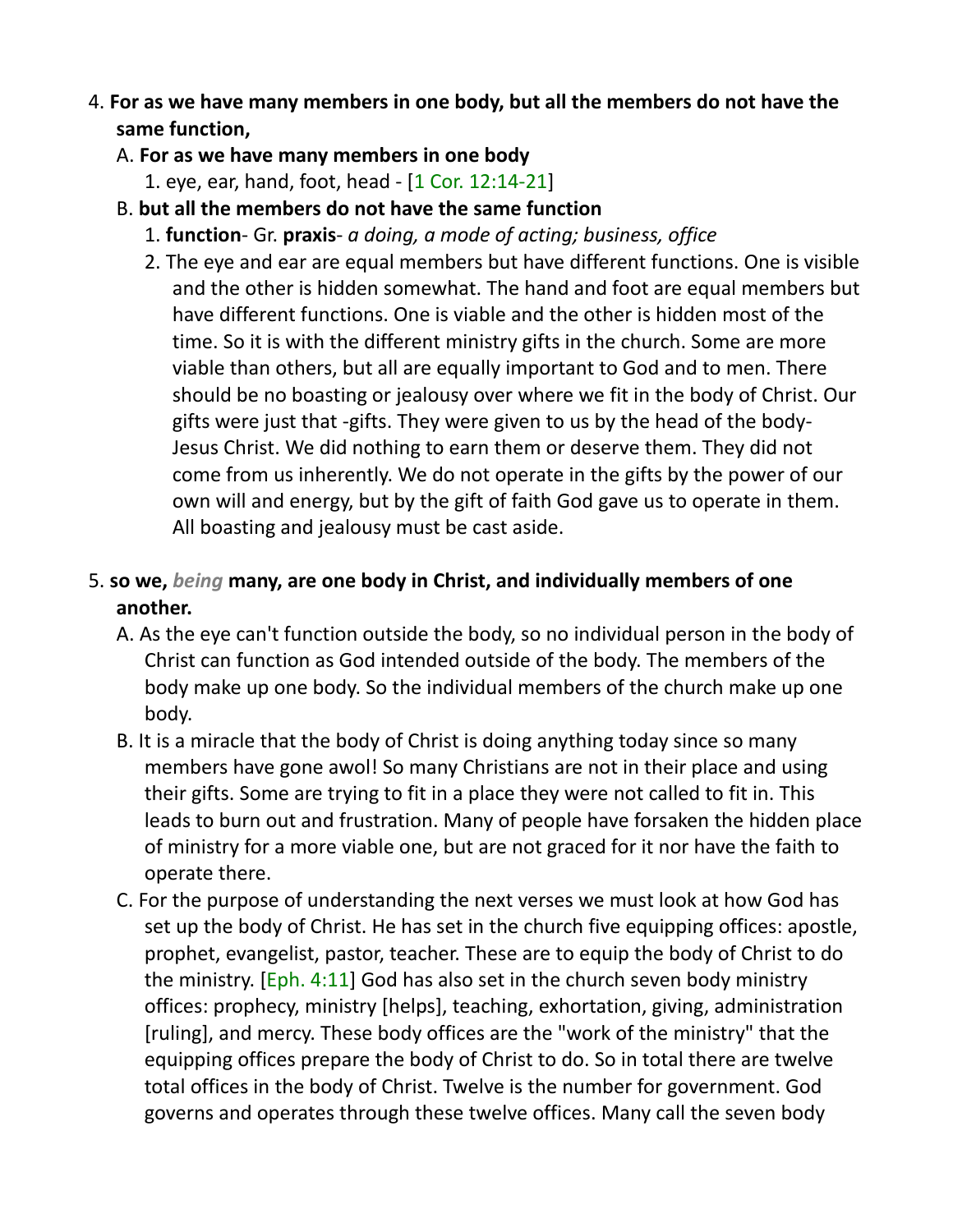ministry offices as motivational gifts. That is not really the case. These are offices just as much as the five equipping offices are.

- D. No one starts out in a five fold equipping office. They must start in a body office and be faithful there before they are separated unto the five fold equipping office. Prophets start out in the body office of prophecy. Teachers start out in the body office of teaching. Evangelists start out in the body office of exhortation.
- E. Everyone in the body of Christ that is not in a five fold equipping office will be in one of the seven body offices. Most Christians have no idea they have a ministry. Every Christian is called into the ministry and will give account for that ministry office they were given when they stand before the Judgment Seat of Christ. They will be shocked that they were given a ministry office just as much as the apostle, prophet, evangelist, pastor, and teacher. Those in the equipping offices must stop trying to do all the ministry and teach the body they are called to the ministry and equip them to do the work of the ministry!
- 6. **Having then gifts differing according to the grace that is given to us,** *let us use them:* **if prophecy,** *let us prophesy* **in proportion to our faith;** 
	- A. Having then gifts differing according to the grace that is given to us 1. **Having**- We all have a gift but are we all using it for the Kingdom?
	- B. **gifts** Gr. **charisma** *a favor with which one receives without any merit of his own grace or gifts denoting extraordinary powers, distinguishing certain Christians and enabling them to serve the church of Christ.*

#### C. **according to the grace-** Gr. **kata charis**

- 1. There are different graces. There are also spiritual gifts that go with each grace. The graces here speak of the ministry offices, and the gifts [charisma] speak of the gifts that go with that office in order to function in that office.
- D. *let us use them*; if prophecy, *let us prophesy* in proportion to our faith.
	- 1. **prophecy** Gr. **propheteia** *a discourse emanating from divine inspiration.*
		- a. This is the body office of prophecy. This does not mean you are a five fold equipping office of Prophet. Some stay in this office their whole life according to the will of God. Some who are faithful will be called into the office of Prophet.
		- b. This ministry office is not to forecast the future or tell people what and when to do things. The simple gift of prophecy is to exhort, comfort, and edify. [1 Cor. 14:3]Prophecy in the NT is to confirm what the believer already has in their own heart by the Holy Spirit and Word of God. In the NT each believer is led by the Spirit of God through their spirit by the inward witness.  $[Rom. 8:14, 16a]$
	- 2. **in proportion to our faith**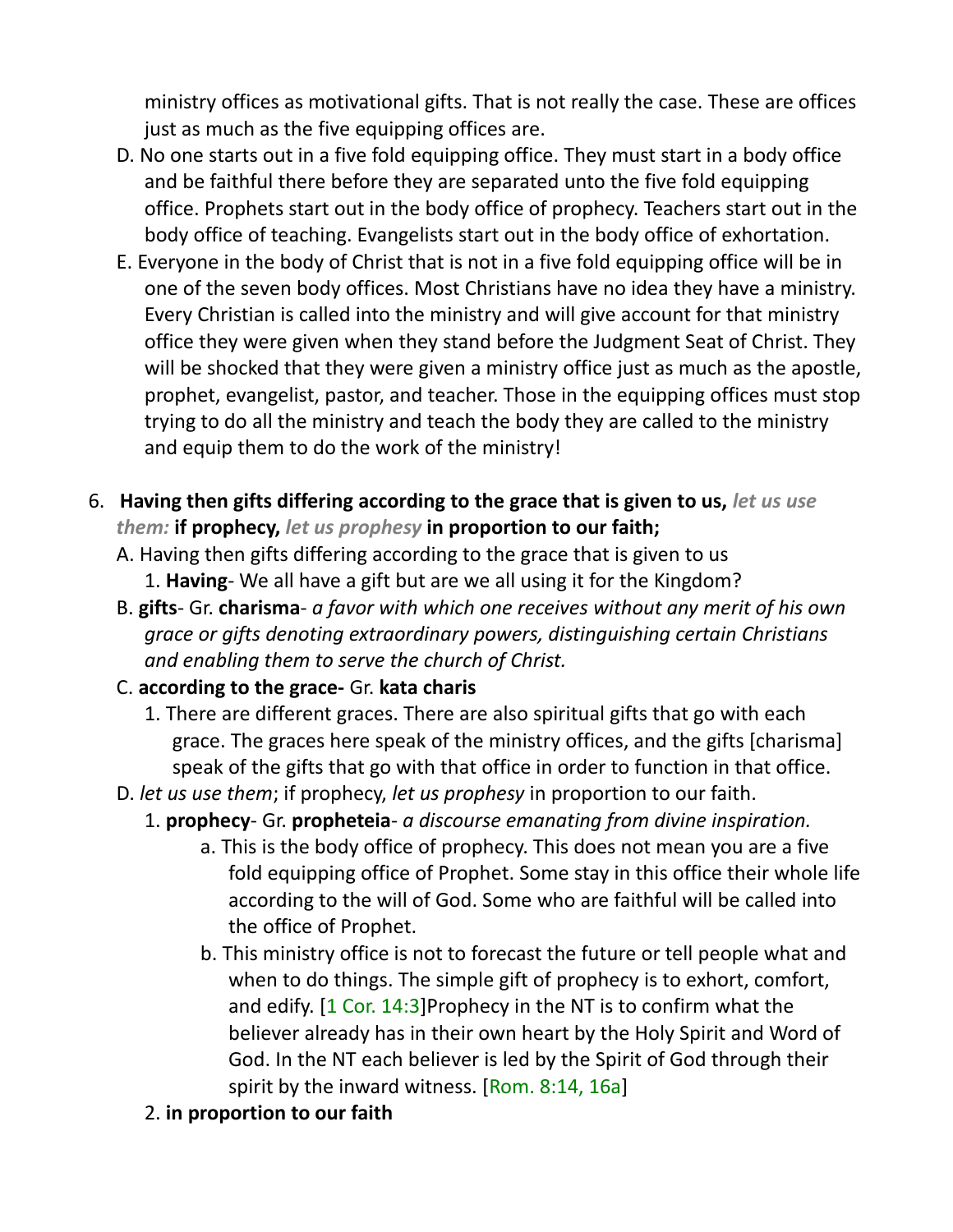- a. God gives a measure of faith that goes with your grace- office.
- b. As we operate in this grace then our faith will grow. We can't operate in our grace or the gifts that go with that grace beyond our faith level. That is why we need to keep using our gift in our grace office. As we use it, then we grow in it and become more effective.
- c. Many look at others that have a similar grace and gift and see that they are much more developed and are used more, so they just quit and do nothing. They never grow in their grace or gift. They bury their talent!
- 7. **or ministry,** *let us use it* **in** *our* **ministering; he who teaches, in teaching;** 
	- A. **ministry** Gr. **diakonia** *dia-through; konis- to run- one who runs in service; helps. We get the word deacon from this.*
		- 1. This is the largest body office of all. The most amount of people are called to this office. This is the office of helps. Helps can include a myriad of supporting ministry in the church- greeter, usher, children's and youth worker, bookstore worker, custodian, etc.
		- 2. The first named evangelist in the NT was Philip. He started out in this office of ministry- serving tables. Later he was separated unto the office of the evangelist and was powerfully used in Samaria and in other places.
		- 3. Stephen became a teacher. He started out in this body office of ministry. He also was selected to serve tables but later was separated unto the office of teacher. His lesson he gave the Jews in Acts 7 is legendary! He as also the first Christian to attend a rock concert because of his teaching.
	- B. **teaches** Gr. **didasko** from *dao- to learn*
		- 1. I have found that I never learn as much as when I am teaching people.
		- 2. Notice that this is the body office of teaching and not the equipping office of Teacher. James warns that you must be called to be in the equipping office of Teacher and will have a stricter judgment. Some who are in the office of teaching will remain there their entire lives. Others who are called to an equipping office will be separated unto the office of Teacher if they are faithful.
- 8. **he who exhorts, in exhortation; he who gives, with liberality; he who leads, with diligence; he who shows mercy, with cheerfulness.** 
	- A. **exhorts** Gr. **parakaleo** *to call to courage and action*
		- 1. This is the ministry of the Holy Spirit who is the Paraklete!
		- 2. This is the body office where the Evangelists come out of.
		- 3. This body office calls sinners and saints to action.
	- B. **he who gives, with liberality**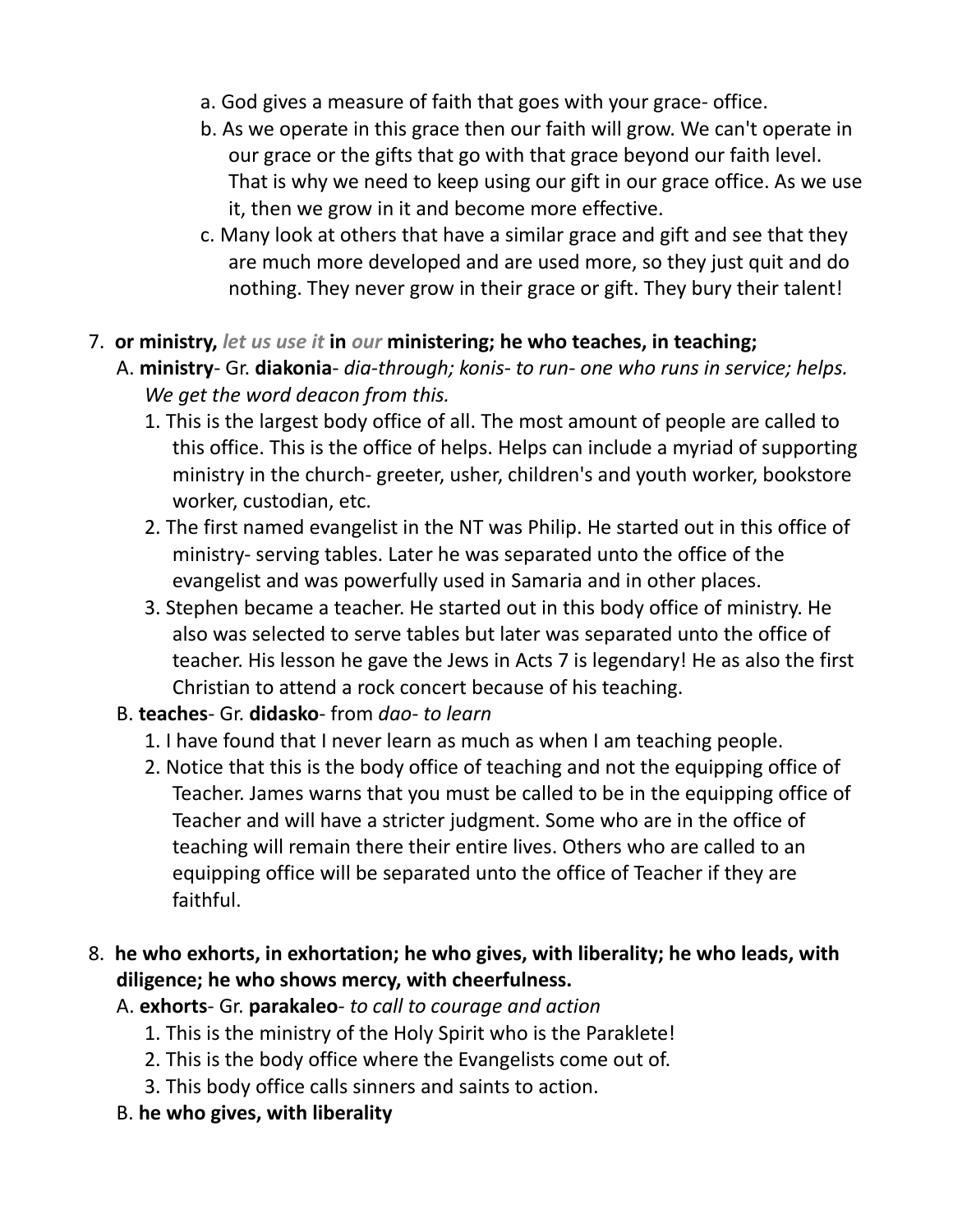#### 1. **gives**- Gr. **metadidomi**- *to give over*

- a. Those is this office are business people that are in the market place and are gifted at making money so they can fund the gospel.
- b. If you are a business person you are in the ministry and are called to give over the world's wealth to establish God's covenant in the earth.
- 2. **liberality** Gr. **haplotes** *singleness, simplicity, sincerity,not self seeking, openness of heart manifesting itself by generosity*
	- a. Those who are gifted and called to make money need to be cautious against covetousness and having a double mind. This means that you say you are making money for the kingdom but you really are out to make money for you.
	- b. Many will promise to give to the kingdom when they are millionaires but if they don't start giving when they have little few give when they have much. Business people you need to make sure you are not self seeking in your business dealings. A Christian business person must be sincere and pure in their motives and dealings with others. God is never going to help or bless you to cut corners or not be honest in your dealings just to fund His kingdom. God is just as concerned about our methods as our end result.
	- c. Ananias and Sapphira were not honest and sincere in their giving to the Lord. They said they were giving to the Lord all the while they were keeping for themselves. This is hypocrisy.

#### C. **leads, with diligence**

- 1. **leads** Gr. **proistemi** *to stand in front to lead*
	- a. This office is also called administration. This body office would be like department heads in a church. It could even be an associate pastor who usually is in charge of the administration in the church.

#### 2. **with diligence**- Gr. **spoude**- *speed, earnestness, eagerness*

a. Sometimes when a good worker in the church is promoted to administration or leadership they will start to slack off. Everyone kingdom worker is called to work diligently from the senior pastor to the custodian. We are working as unto the Lord and from Him we will receive the reward of the inheritance.<sup>[Col. 3:24]</sup>

# D. **shows mercy, with cheerfulness**

- 1. **mercy** Gr. **eleeo** *compassion, mercy*
	- a. These in this office would be counselors, hospital visitation, workers with the poor, etc.
- 2. **cheerfulness** Gr. **hilarotes** *we get the word hilarious from this Greek word!* a. Why would you need to serve in this office with hilarity? It is because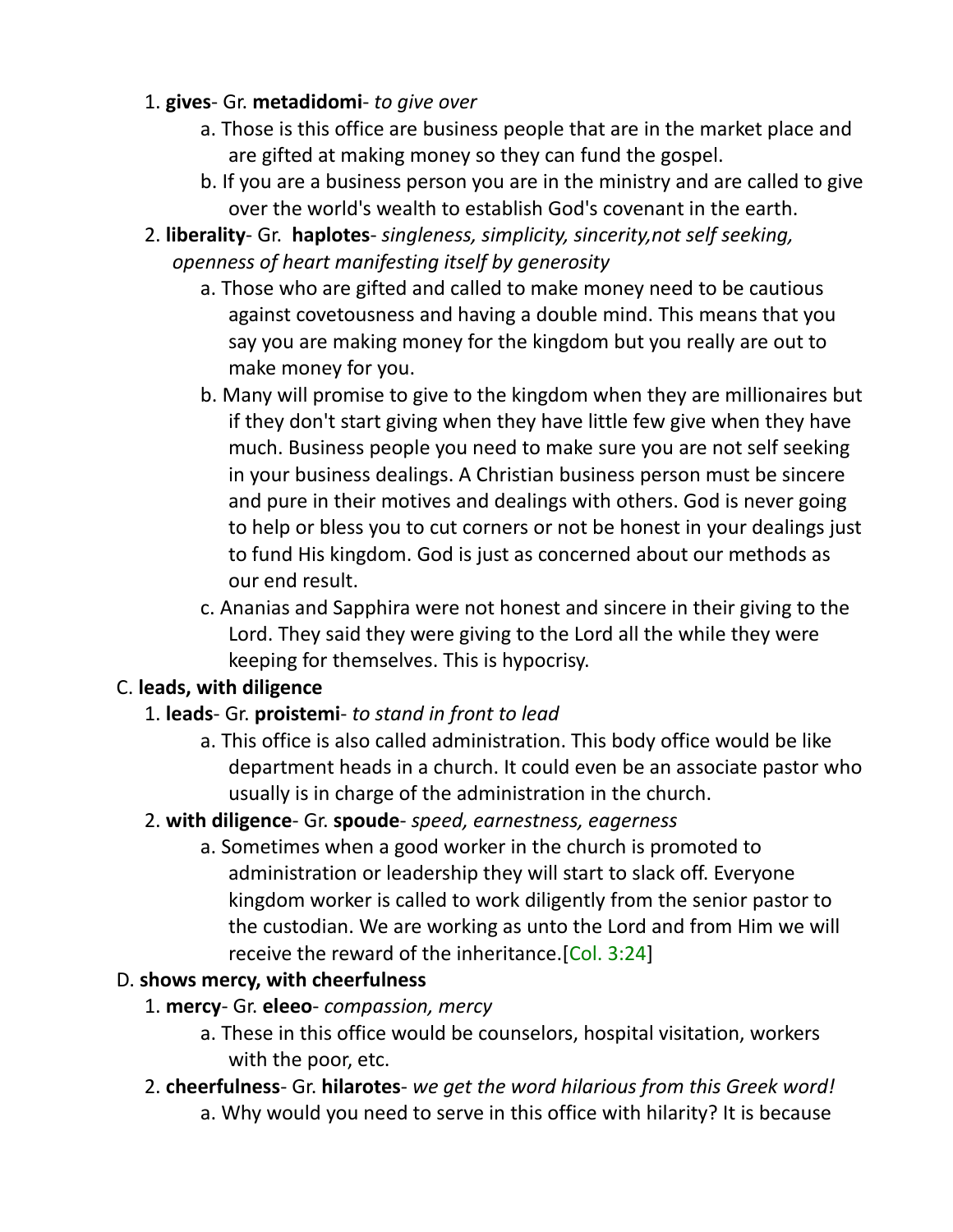this office mainly deals with the sorrows and griefs of humanity. If you do not stay filled with joy which is your strength then people's problems will sap the joy and life out of you!

- b. We are called to help people, not take on their burdens. We must cast all our burdens on the Lord. We need to stay full of the joy of the Lord.
- c. I would encourage those in this office to often watch funny movies or clean comedies. It is important to keep your joy level up in this office.
- 9. **Let love be without hypocrisy. Abhor what is evil. Cling to what is good.**

# A. **Let love be without hypocrisy**

- 1. **love** Gr. **agape** *The God kind of love*
- 2. **without hypocrisy** Gr. **anupokritos** *from hupokrites- to judge from under the mask.*
	- 1. This term "to judge under the mask" was used of those in the theater that played a role while wearing a mask. They put on an act that was untrue of their true identity.
	- 2. Hypocrites are those who judge others for things they are guilty of. However, they wear a mask to fool you into thinking they aren't. The Pharisees did this. Jesus had strong rebukes to them for hypocrisy.

## B. **Abhor what is evil**

- 1. **Abhor** Gr. **apostegeo** *to dislike, abhor, have a horror of*
- 2. **evil-** Gr. **poneros** *hurtful, causing pain and trouble; of a bad nature or condition*
	- a. How many movies and tv shows are filled with what causes pain and trouble? Do we abhor them?

# C. **Cling to what is good**

- 1. **cling** Gr. **kollao** *to glue to*
- 2. **good** Gr. **agathos** *intrinsically good*
	- a. What God has and has given is good. Let us glue ourselves to the Word, church, and to our families!
- D. We cannot function in our unique offices and as the body of Christ without love. We cannot be the body of Christ as we should if we don't abhor what is evil and cling to what is good.
- 10. **Be kindly affectionate to one another with brotherly love, in honor giving preference to one another;**

# A. **Be kindly affectionate to one another with brotherly love**

- 1. **Kindly affectionate** Gr. **philostorgos-** *The natural love of within in a family*
- 2. **brotherly love** Gr. philadelphia- *love of brothers*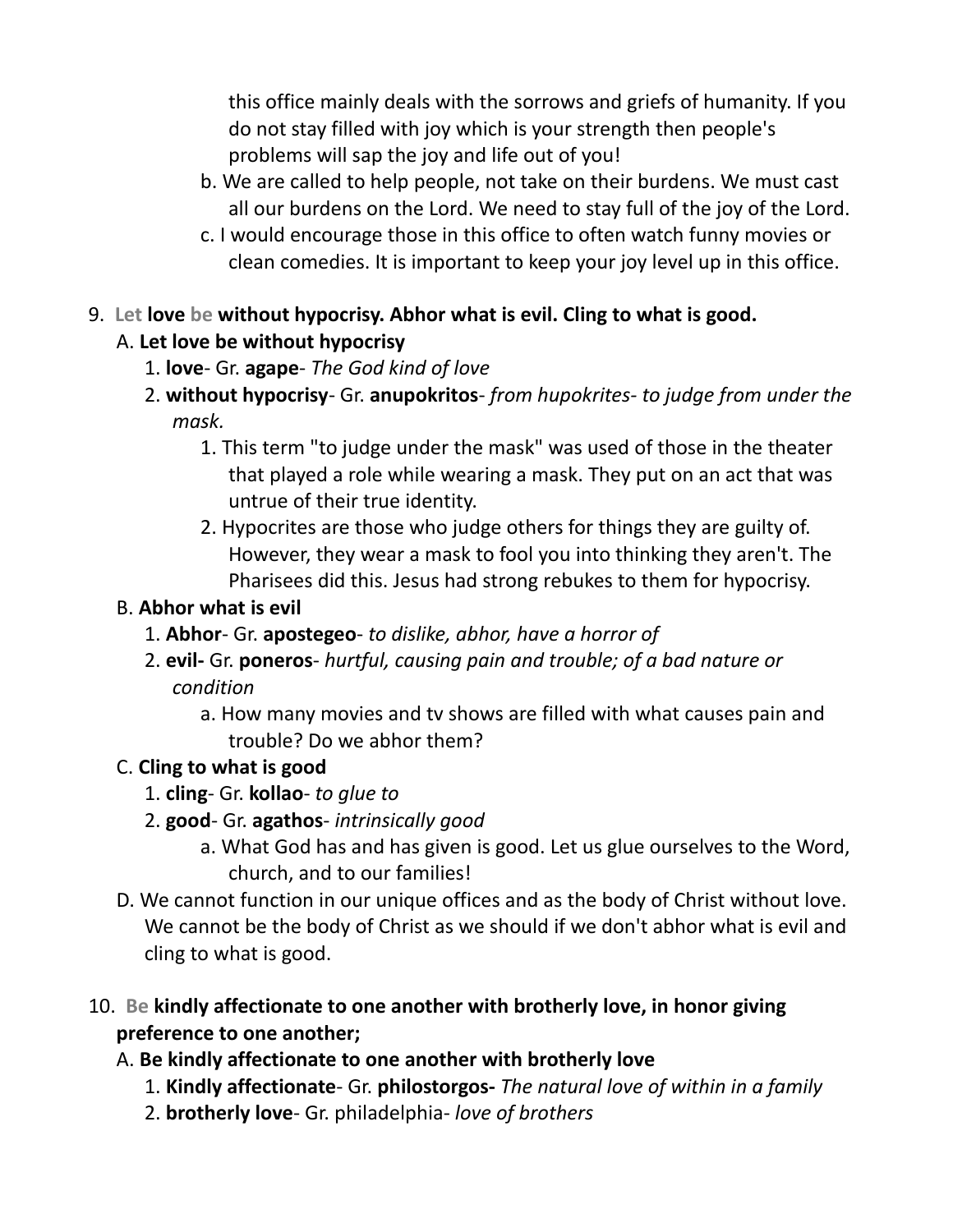a. In Christ and through the new creation all Christians are brothers and sisters. We must not regard Christians after the flesh any longer.

# B. **in honor giving preference to one another**

- 1. **honor** Gr. **time** *weight, value, honor*
- 2. **giving preference** Gr. **proegeomai-** *lead the way for others*
	- a. We are to each lead the way in showing honor to others. We do this by leading the way in serving others.
	- b. Many want to be out in front to be honored, but we are to lead the way in honoring others by service. Jesus did not come to be served but to serve.

# 11. **not lagging in diligence, fervent in spirit, serving the Lord;**

## A. **not lagging in diligence**- Gr. **okneros spoude**- *slow in speed*

- 1. This basically means we are not to be lazy!
- 2. Laziness is a by product of the flesh
- 3. When we are lazy it is a sure sign we are walking according to our flesh and not according to our spirit man.

# B. **fervent in spirit**- Gr. **zeo pneuma**- *glowing hot by spirit*

- 1. Our reborn spirit is aglow with the glory and life of Jesus. When we walk by faith in what the Word says about our spirit, we will experience a release from our spirit. We can be red hot for Jesus by simply believing what the Words says about who we are in our spirit!
- 2. When we meditate on who we are in our spirit and pray in the Spirit we will be red hot for Jesus and give heat to those who are cold!

# C. **serving the Lord**- Gr. **douleuo kurios**- *rendering servitude to the Lord*

- 1. Paul said that he served [Gr. **douleuo**] the Lord by His spirit. [Rom. 1:9]
- 2. Jesus is Lord over our spirit at the new birth. By renewing our mind to our new identity in our spirit, which is in Christ and is of Christ, we will have Jesus become Lord over our minds, wills, emotions, and actions.

# 12. **rejoicing in hope, patient in tribulation, continuing steadfastly in prayer;**

# A. **rejoicing in hope**- Gr. **chairo elpis**

1. [Pro 10:28] *The hope of the righteous will be gladness, But the expectation of the wicked will perish.* 

a. If you have no hope there will be no joy or strength.

2. The tendency of our flesh is to expect bad things to happen to us to spoil the good.

a. [Jeremiah 29:11]

B. **patient in tribulation**- Gr. **hupomeno thlipsis**- *to remain under the pressure*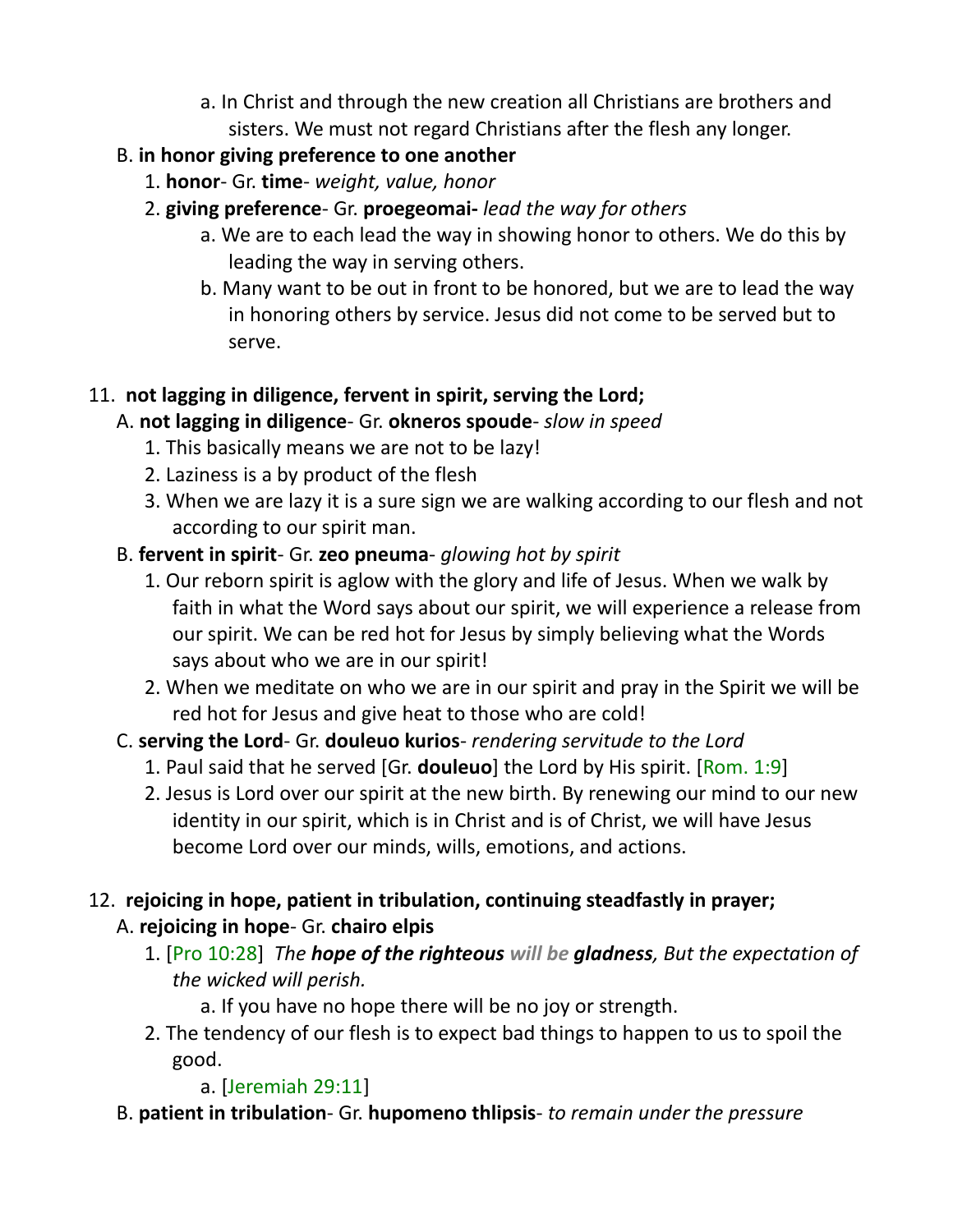- 1. Satan will not sit by and just let all the good plans for your life to come rolling in unchallenged. He will bring pressure against us and his number one way he does it is through people. We do not have authority over people's will so sometimes we must endure this kind of pressure. Paul dealt with this kind of pressure and prayed for it to end, but God said His grace was sufficient for him. He was being constantly persecuted by religious people. Paul patiently endured this tribulation. [2 Cor. 12] However, when Satan or devils attacked him directly he took authority over them.
- 2. There will be pressures come to you to get you off track or get bitter at God or get into sin so you miss the mark.
- 3. The temptation of the flesh is when pressure comes is to run or get out of it as soon as possible. Often when people do this they get out of the will of God or out of position for God's best.
- 4. If we will remain under the pressure that comes with doing God's call and will we will develop the character necessary to keep us at the place where God is taking us. Our gift can take us places our character can't keep us.
- C. **continuing steadfastly in prayer** Gr. **proskartereo proseuche** *to exercising ruling power in prayer*
	- 1. Often we will just sit buy and let Satan do what he wants. This is not what it means by being patient in tribulation. This is being stupid and ignorant of our position and authority in Christ.
	- 2. Here Paul says we need to exercise our authority in prayer over Satan and his works. The best time to do this is at the first hint of his movement. Many wait until Satan has built a fort in their backyard before they stand against him. No, when He brings in the first log in to build you run him off in Jesus name!

#### 13. **distributing to the needs of the saints, given to hospitality.**

- A. **Distributing** Gr. **koineneo** *to share in common with, we get the word koinonia from this word*
- B. **needs** Gr. **chreia** *occasion*, *demand*, *requirement or destitution*
- C. **saints** Gr. **hagioi** *holy ones*
	- 1. charity begins in our own house and among our own love ones. We are to do good to all men but especially to those of the household of faith. [Gal. 6:10]
- D. **given to hospitality** Gr. **philonexia** *from* **philos** *friendly love,* **xenos** *strangersbeing kind and friendly to strangers*
	- 1. We are not to be just concerned about ours and our own, but also of the needs of strangers and of the lost.
- 14. **Bless those who persecute you; b**less and do not curse.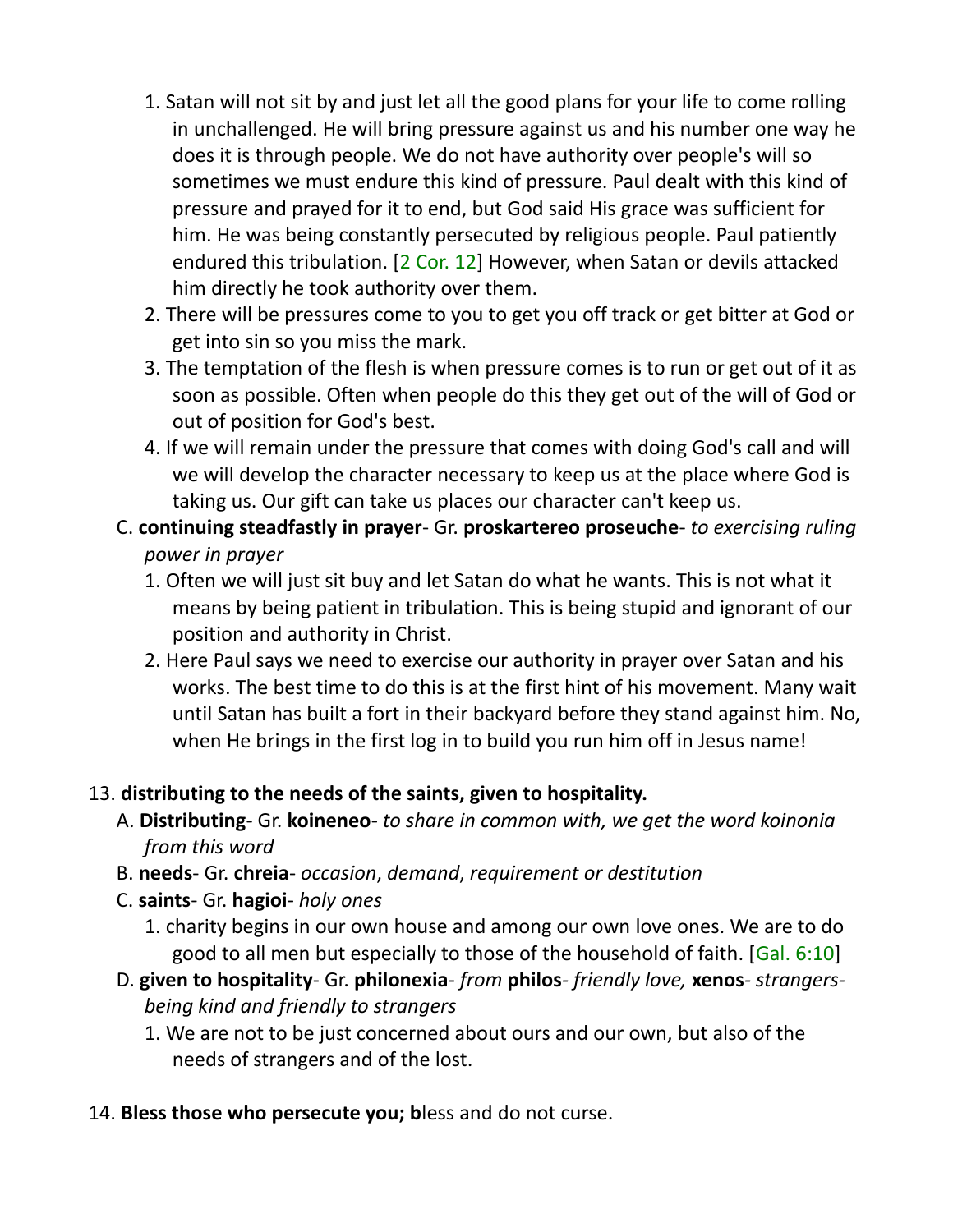#### A. **Bless those who persecute you**

- 1. **bless** Gr. **eulogia** *to speak well of*
- 2. **persecute** Gr. **dioko** *to pursue hotly*

#### B. **bless and do not curse**

- 1. **do not curse** Gr. **kataraomai-** *to curse, doom, imprecate evil upon- the present imperative here means to stop cursing!*
- C. This is a carry over from the Sermon on the Mount- [Matt. 5:44]
	- 1. Jesus ministered to unregenerate men and women when he gave this command. This command cannot be kept by the flesh. It takes the new birth and grace to fulfill this verse. The natural tendency of the flesh is to speak evil of those who show us ill will.
	- 2. Here Paul is speaking to born again men and women who have the nature and grace of God to fulfill this!
	- 3. If you speak evil of someone that is showing you ill will reveals that you are acting in the flesh and not according the Spirit/spirit.
	- 4. God placed on Jesus every and all curses so that He has nothing but blessing to give us today! If a curse is working in your life it is NOT from God! Every good and perfect gift comes from the Father above. [James 1:17] God has spoken good things over you today. It is up to you to believe them, receive them, and speak them over your life! You need to add your AMEN to God's PROMISES! [2 Cor. 1:20]

#### 15. **Rejoice with those who rejoice, and weep with those who weep.**

#### A. **Rejoice with those who rejoice**

- 1. **Rejoice** Gr. **chairo-** *to rejoice exceedingly*
- B. **weep** Gr. **klaio** *weeping as the sign of pain and grief for the thing signified*
	- 1. Jesus set this example for us. When Lazarus died and he saw the people weeping, it is written, "Jesus wept". [John 11:35] This was in the face of the fact that He knew He would be raising Lazarus from the dead!
	- 2. This too cannot be kept by the flesh. The flesh is very self focused and self preoccupied.

# 16. **Be of the same mind toward one another. Do not set your mind on high things, but associate with the humble. Do not be wise in your own opinion.**

#### A. **Be of the same mind toward one another**

- 1. **same mind** Gr. **autos phroneo** *same thinking*
	- a. Again, this is impossible if we walk in the flesh.
	- b. This same mind is the mind of servanthood. We are to have the same mind of Christ, which is servanthood. [Phil. 2:6-7] The kingdom of God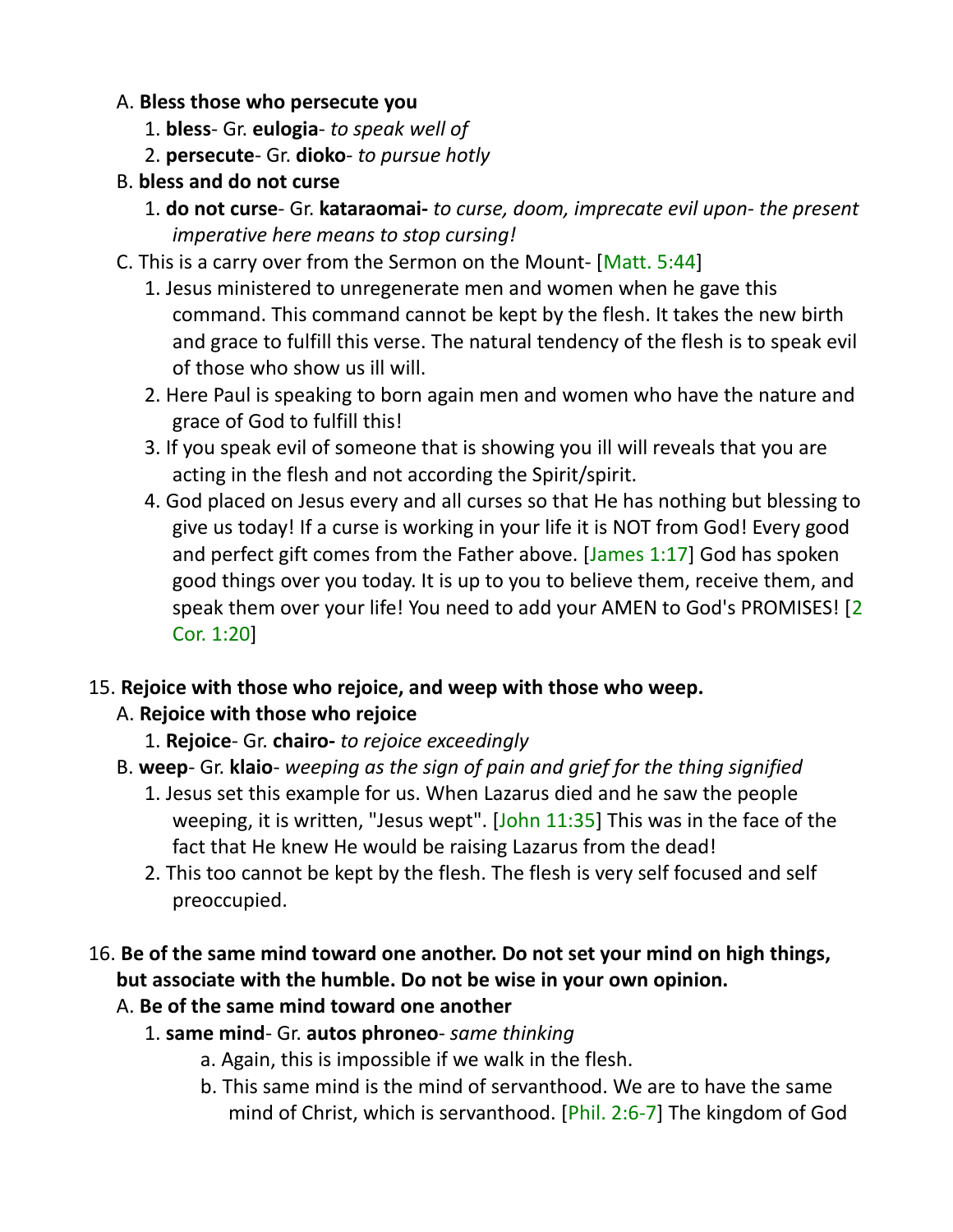is based upon servanthood- first of God and then others.

- B. **Do not set your mind on high things, but associate with the humble**
	- 1. **mind** Gr. **phroneo-** *thinking*
	- 2. **high things-** Gr. **hupselos** *lofty position or character; influence and honor; high things (as honors and riches), to be aspiring*
	- 3. **associate** Gr. **sunapago** *to be carried away with so as to experience with others the force of that which carries away; to take off together; to go together-associate with*
	- 4. **humble** Gr. **tapeinos** *low lying*
		- a. This command means that we are to not only associate with people and things that have influence and honor, but to associate with those that hold seemingly mundane positions and do mundane tasks. This would mean that the senior pastor of a very large church should hang out with the custodians as well as other big name ministers. I think it would be cool if a traveling minister would take out the custodians to lunch of the church he is visiting to thank them for their service.
		- b. Paul keeps laying on commands that cannot be kept by the flesh! These commands are even more stringent than the Sermon on the Mount!
		- c. These commands are not for our flesh to keep, but for our spirit to live out! These commands are snapshots of the new creation at work in relationships!
		- d. To walk in these we have to walk in the Spirit/spirit with a renewed mind. These commands are lived out from the grace of God in our hearts, not the effort of our flesh.

# 17. **Repay no one evil for evil. Have regard for good things in the sight of all men.**

- A. **Repay no one evil for evil**
	- 1. **Repay** Gr. **apodidomi-** *to give back*
	- 2. **evil** Gr. **kakos** *moral bad, ill will*
- B. **Have regard for good things in the sight of all men**
	- 1. **Have regard for** Gr. **pronoeo** *to think of in advance; provide in advance*
	- 2. **good things** Gr. **kalos** *what is attractive and useful*
	- 3. **sight** Gr. **enopion** *in the presence of*
	- 4. This verse means that we should keep thinking about others and make sure we keep from any appearance of evil. [1 Thess. 5:22] We are to provide for what is honest both in the sight of God and people. [2 Cor. 8:21]
	- 5. Again, the flesh cannot keep this verse. The flesh wants to pay people back evil for evil done to it. The flesh also wants to to do its own thing no matter how it affects or looks to others.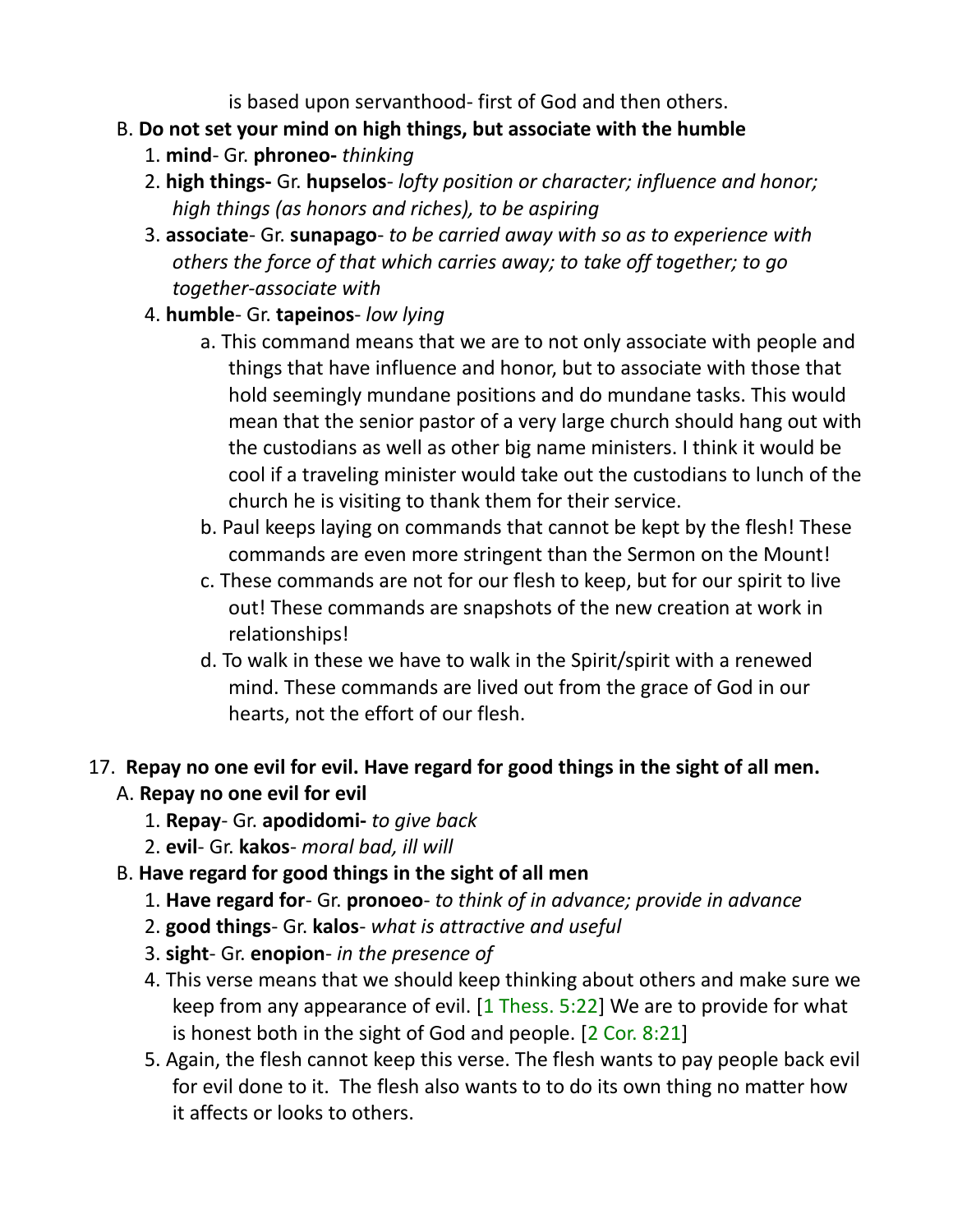## 18. **If it is possible, as much as depends on you, live peaceably with all men.**

## A. **If it is possible**

- 1. I am glad this was added to Holy Scripture! It is not possible to live peaceably with some people! Some people are bound and determined to act in opposition and hostility to you. In cases like this it is best to withdraw from them and love them from a distance.
- B. **as much as depends on you** Gr. **ek humon** *out of you*
	- 1. This means to not let a separation be caused by anything that came out of you.
	- 2. Almost all separation involves more than just one party. However, we tend to only focus on what someone else did to contribute to the split. We need to ask the Holy Spirit to shine a light in our heart to see things as they really are.

## C. **live peaceably with all men**

- 1. **peaceably** Gr. **eireneuo** *to be joined in harmony*
- 2. **all men** Gr. **pas anthropos** *all of mankind* This includes women! This verse does not give you a pass if your problem person is a woman!

# 19. **Beloved, do not avenge yourselves, but** *rather* **give place to wrath; for it is written, "VENGEANCE IS MINE, I WILL REPAY," says the Lord.**

#### A. **Beloved**

- 1. With every hard command there is a divine truth or promise we can draw on to perform it under the New Covenant! Here we can obey the command not to avenge ourselves by focusing on the term "beloved". Do you know you are God's beloved and the apple of His eye? He cares deeply for you and wants to protect, bless, and exalt you. We can trust God to take care of injustices done against us. The flesh wants to inflict wrath and vengeance and take care of itself. This will only lead to heart ache and to make the matter worse.
- B. **do not avenge yourselves-** Gr. **ekdikeo** *to give out justice* 
	- 1. When we take it upon ourselves to meet out justice it is done in the flesh. Nothing good dwells in the flesh. Justice will ALWAYS be perverted when the flesh tries to meet out justice. God can only do this rightly and in love.
- C. **but rather give place to wrath** Gr. **didomi topos he orge** *give room or space for the wrath*
	- 1. The wrath of God was poured out upon Jesus for all sin and injustices. We need to make room in our heart for this truth when injustices are done against us.
	- 2. Because the wrath of God has been poured out on Jesus for us, when we do an injustice towards God, He shows us His kindness and goodness. It is the goodness of God that leads men to repentance. [Rom. 2:4] This is why in the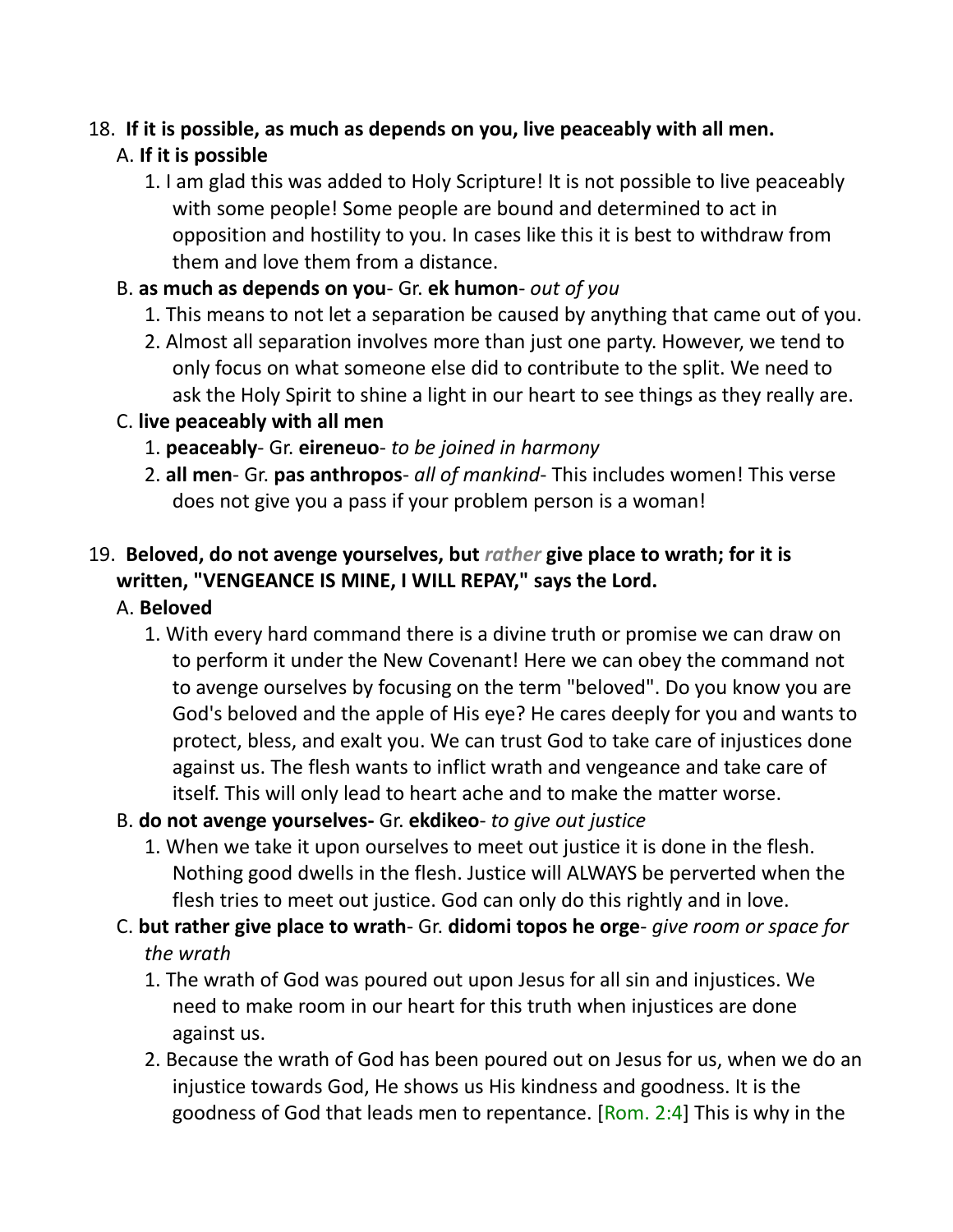next verse we are told to do good to those who do injustice to us. This unnatural goodness and kindness leads to repentance. God will not ask us to do something He is not willing to do with us and others.

3. When we make room in our heart for the truth that the injustice against us has been paid for by Jesus bearing God's wrath, we can show true kindness and goodness to those who hurt us and trust that God's goodness will protect and bless us as His beloved.

## D. **for it is written, "vengeance is mine, I will repay"**

- 1. **vengeance** Gr. **ekdesis** *justice that is given out*
	- a. God has already taken out vengeance for all injustices in the person of His Son Jesus.
- 2. **repay** Gr. **antapodidomi** *to give back*
	- a. No matter what was taken from you by injustice, if you will make room in your heart for the fact that the wrath of God has paid for that injustice done to you, and if you will show the goodness and kindness of God to those who hurt you, you will be repaid for what was taken. When God repays He always gives back with interest!

# 20. **Therefore "IF YOUR ENEMY IS HUNGRY, FEED HIM; IF HE IS THIRSTY, GIVE HIM A DRINK; FOR IN SO DOING YOU WILL HEAP COALS OF FIRE ON HIS HEAD."**

- A. **Therefore "if your enemy is hungry, feed him; if he is thirsty, give him a drink.**
	- 1. God is not telling us to do kind things for our enemies, and if we will, then he will toast them in His fiery indignation! That makes no sense folks! Again, God has poured out His wrath on His Son and executed vengeance for our sins in Him. Now, God treats us in goodness and kindness which leads to repentance. God is asking us to do the same and trust Him to repay us for what was done to us.

#### B. **for in so doing you will heap coals of fire on his head**

- 1. **heap** Gr. **soreuo** *to pile up*
- 2. **coals of fire** Gr. **anthrax pur** *we get our word anthrax from this Greek word for coal.*
- 3. This is a metaphor that pictures showing kindness that causes someone the pain of repentance. When we act in goodness and kindness in exchange for injustice then often the pain of searing conviction takes place in the heart of the one that did wrong.
- 4. Here again, this is impossible to do in the flesh. It is important that we walk in the Spirit through the renewed mind and active trust in the grace of God in us.

# 21. **Do not be overcome by evil, but overcome evil with good.**